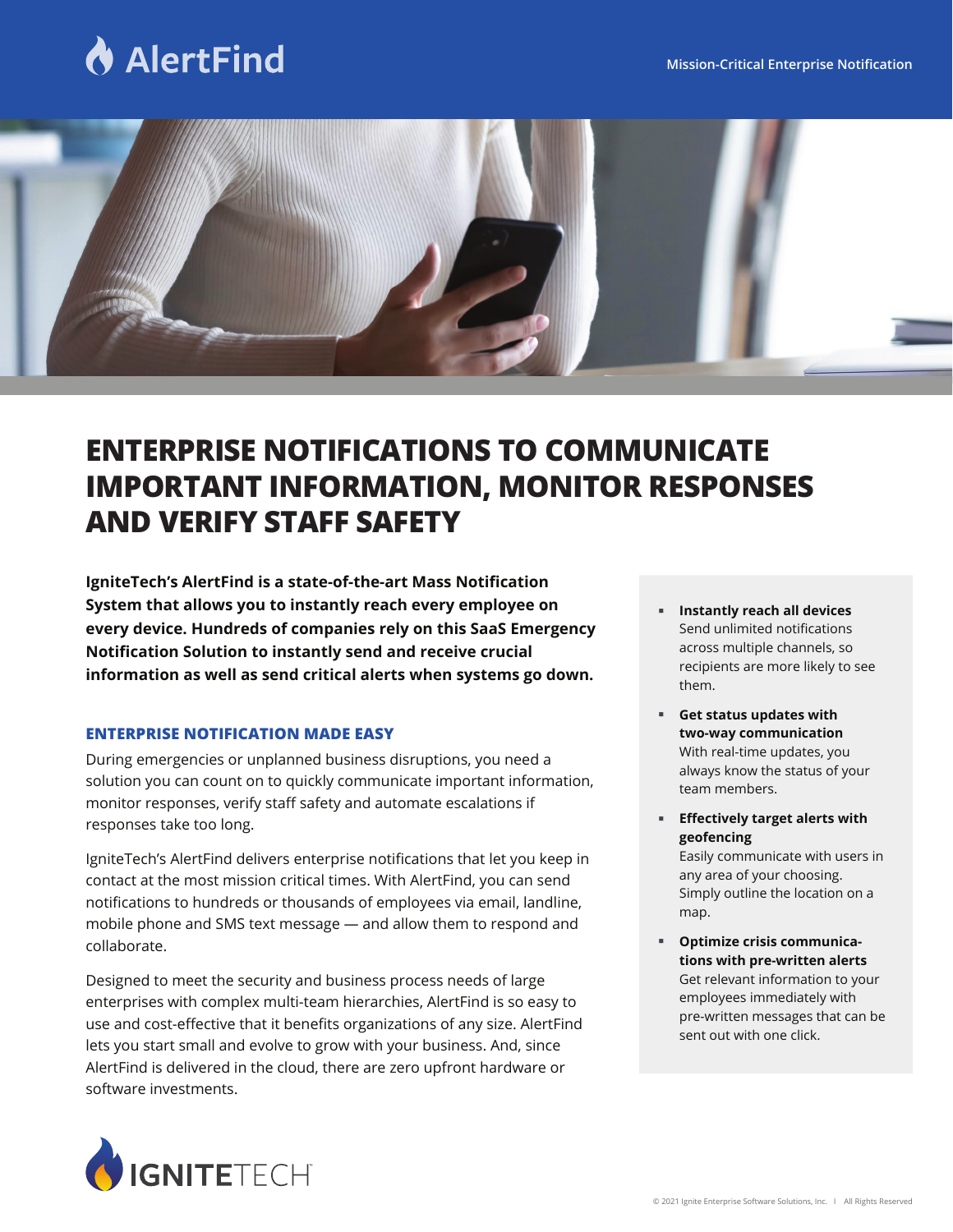# **GIVE YOUR ORGANIZATION AN EASY-TO-USE, MULTI-CHANNEL PLATFORM FOR EMERGENCY COMMUNICATIONS**

# **KEY FEATURES**

# **Complete Two-Way Communication**

Whether preparing for or managing a disruption, it's essential to be able to both notify and gather status information. As notifications are sent, AlertFind's response dashboard delivers real-time status, with drill-down capability for greater detail. Polling and survey questions let users respond within the message, and AlertFind automatically collects and displays the results in easy-to-understand ways.

## **Simple, Intuitive Alerts**

AlertFind's intuitive interfaces for desktop and mobile browsers make it possible for anyone to easily send secure notifications. With granular permission control, the right people can send predefined messages using the same simple user interface — via computer, smartphone or tablet.

## **Sophisticated Geographic Notifications**

With AlertFind, you can also easily send location-based notifications, so administrators can focus on those who need to know most. Whether the disruption is caused by severe weather, pandemic alerts, breaking news or other regional impacts, AlertFind lets you quickly target recipients on an interactive map through an integration of Google's mapping technology and our custom map selection tools.

# **Rapid, High-Performance Connections**

Use AlertFind's high-performance messaging architecture to connect to thousands of recipients in minutes. Users set contact preferences, and AlertFind reaches them using intelligent escalation sequences driven by user, group, time of day or day of the week.

IgniteTech's AlertFind delivers the communications you need during emergencies and unplanned disruptions. You can send notifications to employees via email, landline, mobile phone and text message — and allow them to respond.

# **Powerful Mobile Access**

AlertFind is designed to deliver a flawless, consistent user experience on every device — computer, smartphone or tablet. Responsive design ensures screen size and usability adjusts to the device while providing the same powerful features you rely on.

# **Ensured Reliability**

AlertFind is built on Amazon Web Services (AWS) and takes full advantage of the capabilities that make AWS the most reliable, secure and dominant cloud platform in the world. This allows AlertFind clients to benefit from increased performance, scalability, built-in redundancy and lightning fast disaster recovery. And we offer 24x7 access to our dedicated world-class technical support.

#### **Global Reach**

AlertFind delivers the comprehensive global capabilities your business demands, including:

- SMS text messages to more than 190 countries and 800 mobile carriers worldwide
- Double byte character support
- Text-to-speech conversion in 14 languages
- Message recording and playback in the sender's voice
- Custom global toll and toll-free hotline options